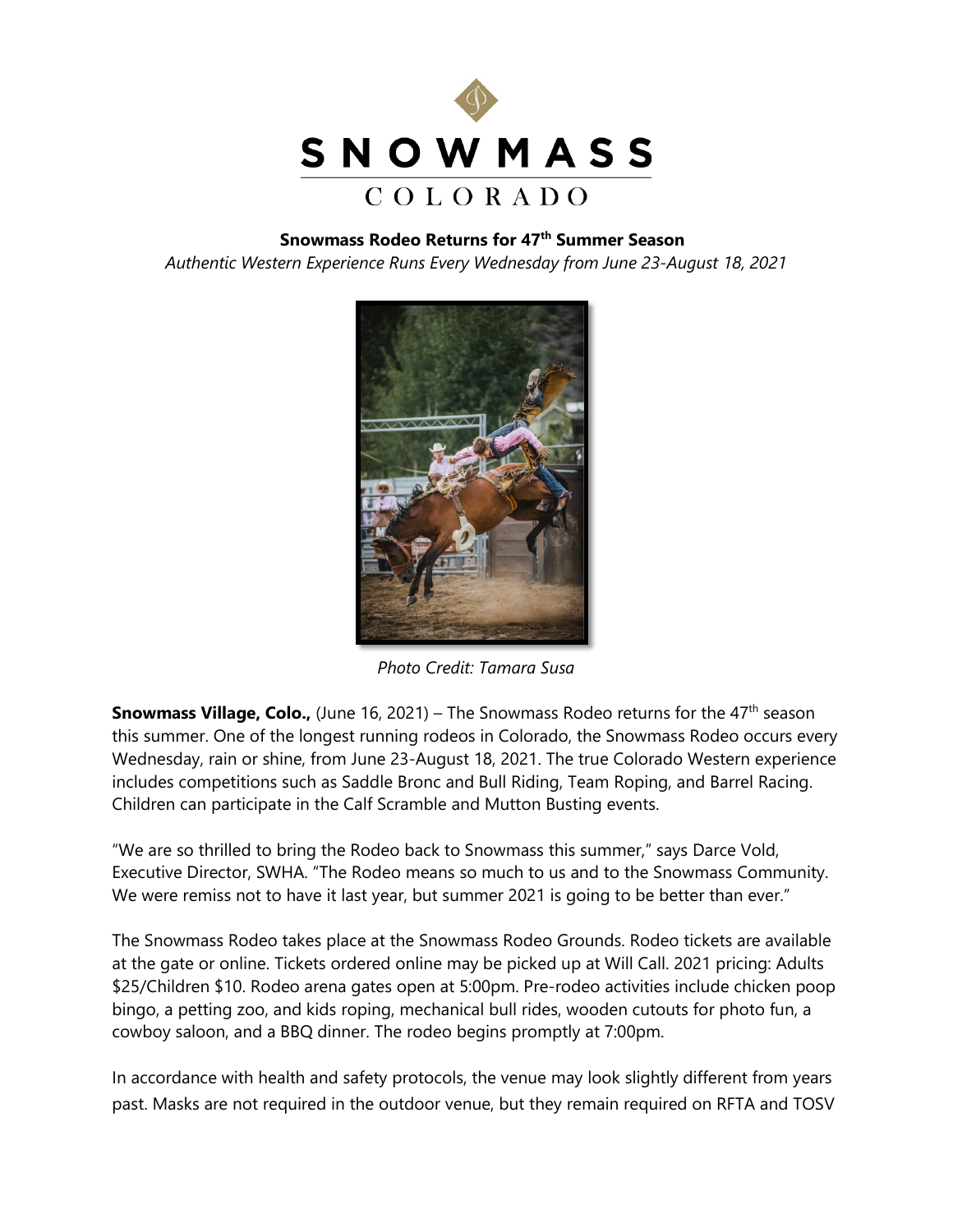Shuttles. Please stay home if sick. The Rodeo will offer refunds or transfers to a different evening.

## **Professional Rodeo Activity Descriptions:**

- **Bareback Riding**  While simplistic in equipment, bareback riding is trickier than it looks. Not only are the horses powerful, but the riders must be in excellent physical shape to stay aboard during the eight-second ride. With nothing to hold but a suitcase-like handle, the cowboy must maintain balance and remain controlled and coordinated with the horse's motion throughout the ride.
- **Barrel Racing** Three barrels, one horse, and one woman, barrel racing is simplistic and graceful. The rider must race around the barrels set in a cloverleaf pattern, while making sure not to knock any over, all while staying within the time limit. The sport is timed to the hundredth of a second.
- **Bull Riding**  Riders climb on the back of a 2,000-pound bull before it explodes from a gate with one thing on this mind: to get the rider off his back. To stay aboard the bull, the rider grasps a flat braided rope, which is wrapped around the bull's chest, just behind its front legs and over the withers. With a nod of his head, the gate is flung open and the bull bounds into the arena. While this is the most dangerous event in rodeo, it involves the least amount of rules. Riders must stay on for eight seconds while refraining from touching themselves or the bull with their free hand.
- **Saddle Bronc Riding**  Saddle Bronc Riding is known as "rodeo's classic event." It derived from the practice of breaking saddle horses, but evolved into an event that combines strength, style, grace, and rhythm. The contestant sits in a saddle with no saddle horn at the front. For support, the rider holds a thick rein, which can only be held with one hand. When the gate swings open, every move the rider makes is an effort to remain synchronized with the horse's movements. If the rider touches any part of the horse or himself with his free hand or bucks off before the eight-second whistle, he is disqualified.
- **Team Roping**  Partnership, precise timing, and anticipation this is what team roping is about. Between header and heeler, this is the only true team event in rodeo. Both contestants begin in their respective "boxes" on either side of the chute containing the steer. Once the steer has received its head start out of the chute, the header takes off in pursuit of the steer, roping it around the horns, then turns the steer quickly to the left so the heeler has a shot at its hind legs. The fastest time wins.
- **Dally Ribbon Roping**  Dally Ribbon Roping is a team event. The roper starts in the roping box to the calf's right. When he or she calls for the calf to be released, the horseback rider chases it down the arena in an attempt to rope it. After the catch is made, the roper dallies his or her roper around the saddle horse and stops the calf for the runner, who is waiting on foot in the arena for the catch. The runner must run to the calf, collect the ribbon hanging from the calf's tail, and run it back to the box from which the roper started, as quickly as possible. The team consists of a roper and a runner and the team must consist of one male and one female contestant. Any child under 13 years of age may enter the event.